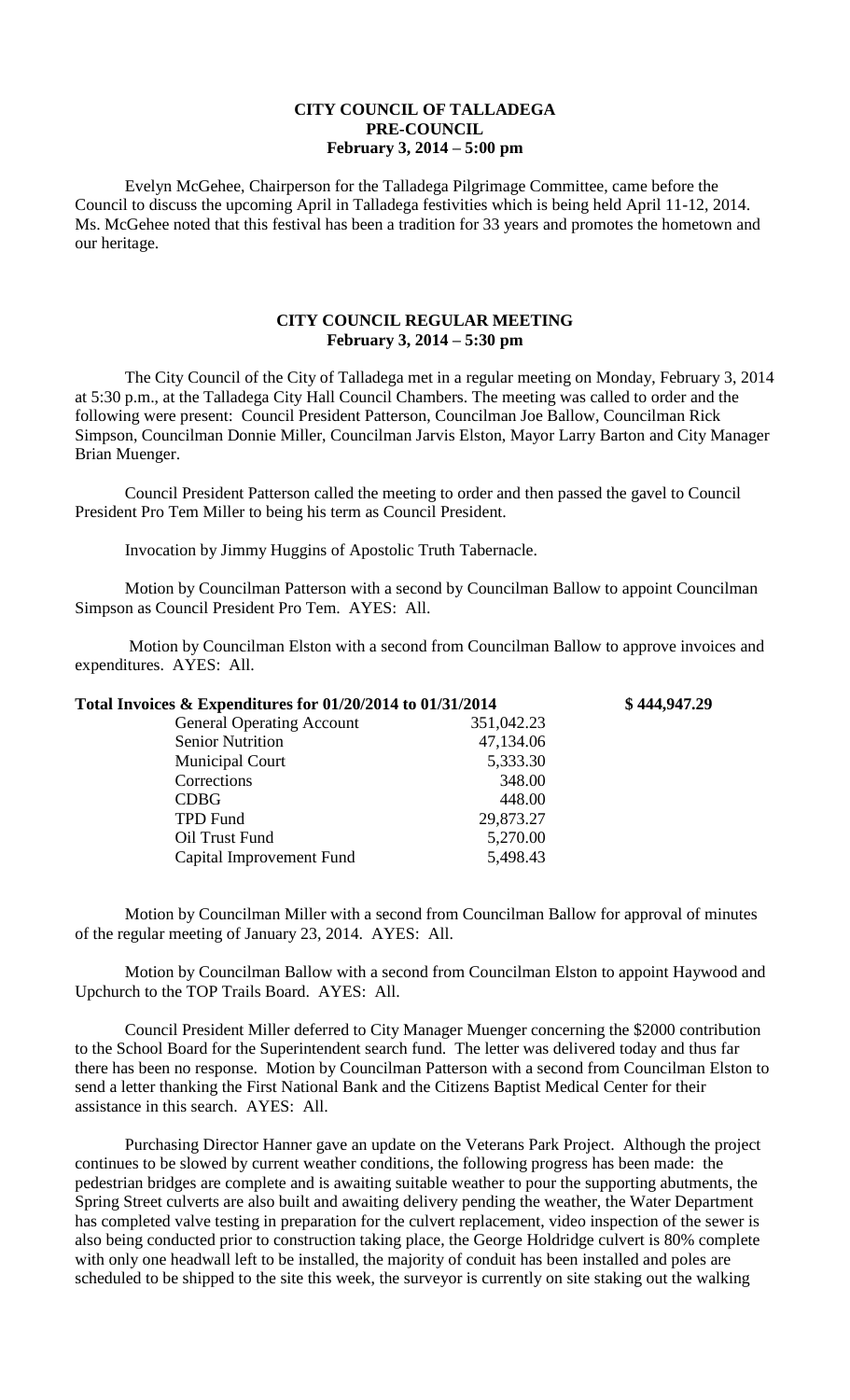path, the grading work should commence within the week. An application for a grant opportunity that may allow the lighting at the park to be retrofitted with LED units has been applied and additional information will be forthcoming as it is available.

**Resolution #3086** honoring Harold Franklin, Civil Rights Activist, 50<sup>th</sup> Anniversary of his enrollment at Auburn University.

Motion by Councilman Ballow with a second by Councilman Patterson to approve Resolution #3086. Roll Call. AYES: All.

Mayor Barton with Councilman Patterson and Elston presents to Harold Franklin with a framed copy of Resolution #3086 honoring his  $50<sup>th</sup>$  Anniversary of his enrollment at Auburn University.

**Resolution #3087** approving an agreement with Vohn Liche Kennels of Denver, Indiana for the purchase of a narcotic detecting canine and training of a K-9 officer for a total cost of \$17,350.

Motion by Councilman Ballow with a second by Councilman Patterson to approve Resolution #3087. Roll Call. AYES: All.

**Resolution #3088** approving agreements with the Fowler Group for payroll services for the Water Department at a rate of \$450/month and for the City at a rate of \$750/month.

Motion by Councilman Elston with a second by Councilman Ballow to approve Resolution #3088. Roll Call. AYES: All.

**Resolution #3089** supporting legislation HB145 and HB146 that provides additional regulations and restrictions on payday loan and other deferred presentment service businesses.

Motion by Councilman Ballow with a second by Councilman Simpson to approve Resolution #3089. Roll Call. AYES: All.

**Resolution #3090** approving the transfer of the Oak Hill Cemetery Perpetual Trust from Regions Bank to Raymond James.

Motion by Councilman Elston with a second by Councilman Ballow to approve Resolution #3090. Roll Call. AYES: All.

**Resolution #3091** approval to waive business license fees for vendors operating as part of the *April in Talladega* festivities from April 10-13, 2014.

**Resolution #3092** approving a \$5,000 donation to the Talladega Pilgrimage Council for expenses associated with *April in Talladega* festivities.

**Resolution #3093** waiving the City's open container ordinance and closing the streets around the Courthouse Square during the "April on the Square" festival on April 12, 2014.

Motion by Councilman Simpson with a second by Councilman Patterson to approve Resolutions #3091 to #3093. Roll Call. AYES: All.

**Resolution #3094** approving agreement with Municipal Workers Compensation Fund Inc. for workers compensation insurance for City employees at a cost of \$121,394.00.

**Resolution #3095** approving agreement with Municipal Workers Compensation Fund Inc. for workers compensation insurance for Water Department employees at a cost of \$35,375.00

Motion by Councilman Patterson with a second by Councilman Ballow to approve Resolutions #3094 and #3095. Roll Call. AYES: All.

**Ordinance #1766** extending the moratorium on new payday loan businesses for another 180 days.

Motion by Councilman Patterson with a second by Councilman Ballow for immediate consideration of Ordinance #1766. Roll Call. AYES: All.